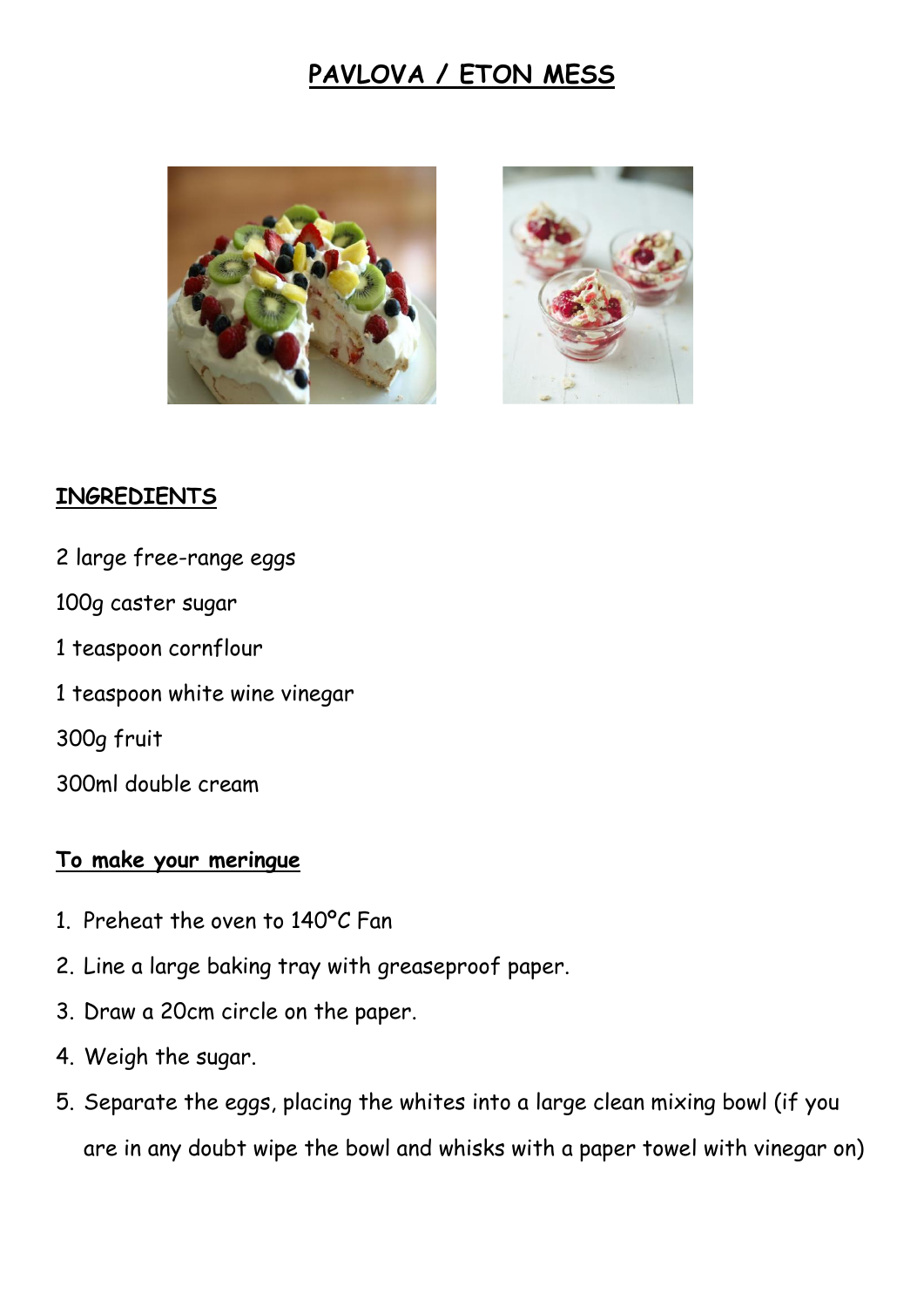and add the yolks to a small bowl (save for another recipe). Make sure there's no shell or yolk in with the whites because it will spoil the meringue.

- 6. Using an electric hand whisk, beat the egg whites on the low-speed to break them up then switch to a high setting and whisk until they form soft peaks.
- 7. Gradually add the caster sugar, a tablespoonful at a time, counting to 30 between each addition.
- 8. When you have added all the sugar add the cornflour and vinegar to the bowl.
- 9. Whisk the whites for a further 4 to 5 minutes, or until white and glossy
- 10. Dip a clean finger into the mix and rub against your thumb if the mixture feels grainy continue whisking for a further 2 minutes
- 11.Once ready, dot a tiny bit of meringue on each corner of the greaseproof, then turn it over and press down – this will then secure it to the tray
- 12. Dollop the mixture onto the tray and spread out inside the circle, using the back of your spoon to create little wispy bits on the top

## **To bake your meringue**

- 1. Place in the hot oven for around 1 hour 15 minutes, or until crisp on the outside and chewy in the middle
- 2. Turn off the oven and leave to cool on the tray with the oven door open.

## **To prepare your creamy filling**

- 1. Prepare your chosen fruit
- 2. Whip the cream with an electric whisk until it holds its shape.

## **To assemble your Pavlova**

- 1. Remove the meringue from the parchment and slide on to a plate.
- 2. Top with the whipped cream and the fruit.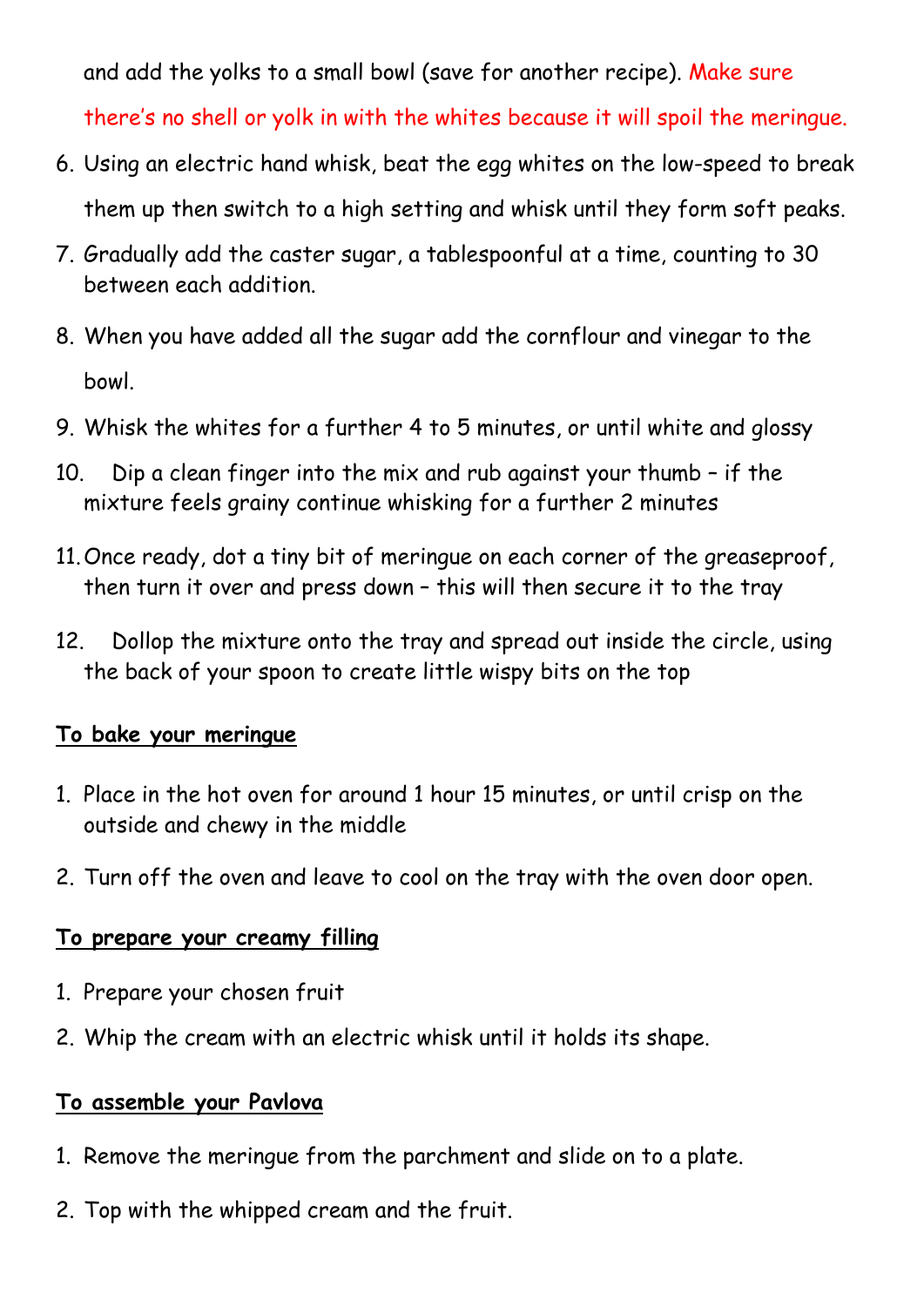## **To make Eton Mess (a good idea if your meringue breaks!)**

- 3. Once cool, break the meringue up into big chunks
- 4. Spoon a little fruit into the bottom of each serving bowl, top with cream, a layer of crumbled meringue, then a second layer of fruit and cream.
- 5. Finish with a final layer of crumbled meringue and a drizzle of juice from the bowl, then serve.